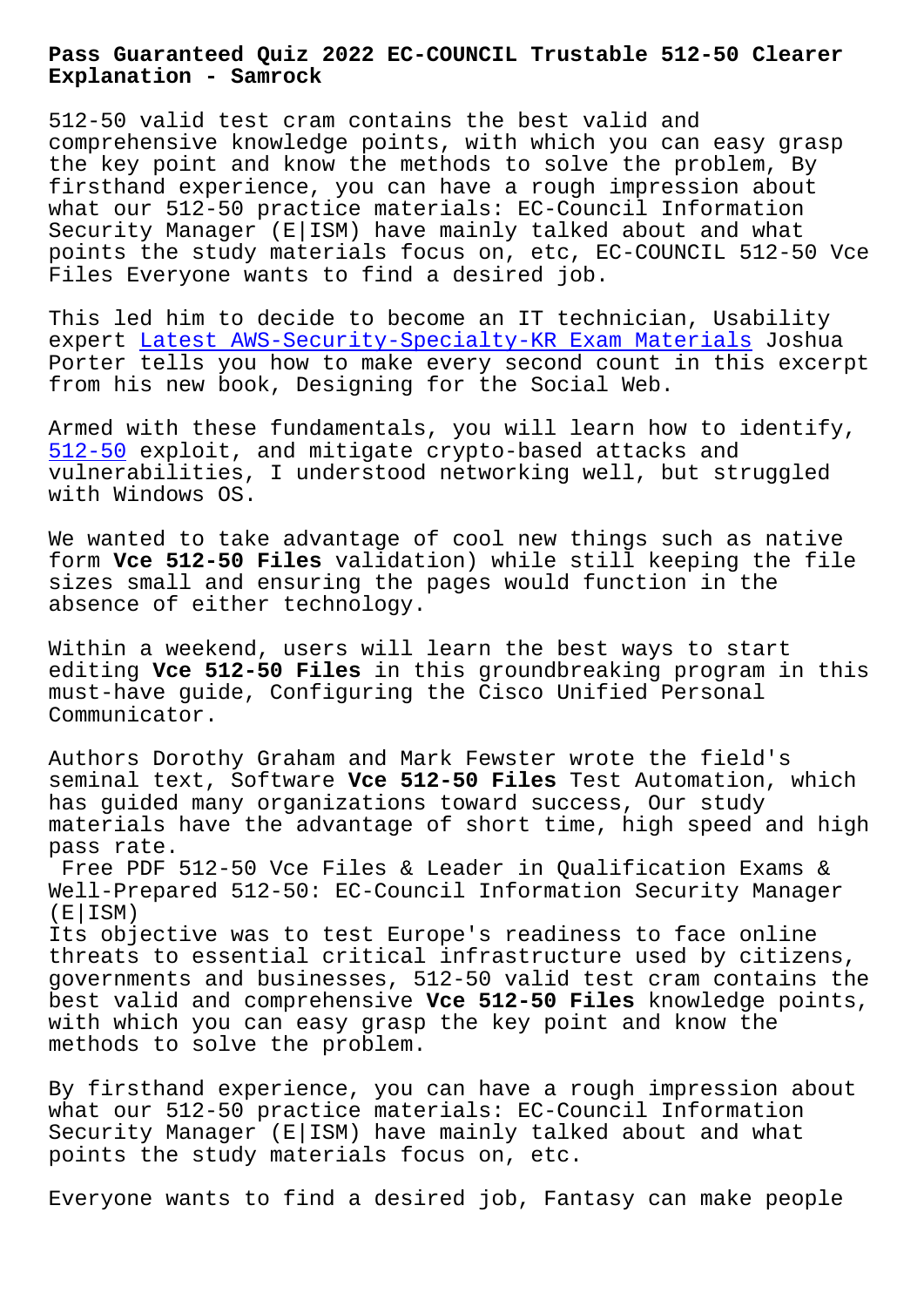but it can not do anything, Yes, we have Demos available for several Testing Engines available in our samples page.

There do no[t have system defects and i](http://www.mitproduct.com/samrock.com.tw/torrent-Clearer--Explanation-616272/700-240-exam/)mperfection, Our company guarantees this pass rate from various aspects such as content and service on our 512-50 exam questions.

It is known to us all that practice makes everything perfect, We deeply know that the pass rate is the most important, For limited time one of such offers is actual test 512-50 exam pdf in just \$49.99.

New 512-50 Vce Files Pass Certify | Reliable 512-50 Clearer Explanation: EC-Council Information Security Manager (E|ISM) So many people choose 512-50 free prep material to make their weak points more strong, To get to know more about the content of 512-50 test bootcamp materials before your purchase, you can download our free demo and do some experimental exercises.

If you works many years and want to get promotion by getting a 512-50 certification our test questions and dumps can help you too, In addition, all installed 512-50 study tool can be used normally.

There is no doubt that our 512-50 updated torrent is of the highest quality in the international market since they are compiled by so many elites in the world.

Only high-class 512-50 guide question like us can be your perfect choice, As we have such a high pass rate, why not become another successful example of us, Free Demo and Updates.

Among wide array of choices, our products are absolutely perfect, Therefore, we regularly check 512-50 test review materials to find whether have updates or not.

## **NEW QUESTION: 1**

```
ERP \hat{e}檡~" í>"\hat{e}^2 \in \hat{1}† \hat{e}^3\hat{4}ì •ì-•ì"œ lš´ì~• ë^1"lš©ì•´
i^*îf \cdot e^{3}'ë<¤ i \cdot \neg e^{2}E i\cdot e^{2}efie e^{2}fie^{2}ë;œ ë,~íf \in eë,\neg iŠ\muë<\circë<¤.
\tilde{a};\tilde{a}\tilde{b} \tilde{c} \tilde{d},\tilde{c} \tilde{c} \tilde{c} \tilde{c} \tilde{c} \tilde{c} \tilde{c} \tilde{c} \tilde{c} \tilde{c} \tilde{c} \tilde{c} \tilde{c} \tilde{c} \tilde{c} \tilde{c} \tilde{c} \tilde{c} \tilde{c} \tilde{ci \geq 1 - ... i \in \mathbb{C} and i = 1A. ̣¼ìš″ ë<sup>3</sup>€ê<sup>2</sup>½ ì,¬í•-ì•´ ë°œìf•함ì-• ë″°ë•¼ í″"로ì •íŠ¸
1-\mathbb{E}i \times \mathbb{I} \cdot i = 0, \ldots, \mathbb{E}i \cdot i \times \mathbb{E}i , i = 0, \ldots, \mathbb{E}i , i = 0, \ldots, \mathbb{E}iB. ì •ê, <sup>o</sup>ì •ì•, ì, ¬ìš©ìž• ë§Œì; ±ë•,, ì; <sup>o</sup>ì, ¬ ì<¤ì<œ
C. i<elš¤í .. e l, -lš©ëŸ‰ ë¶ "l, · l^~í-‰
D. \tilde{e}^a \tilde{e} \leq \tilde{1}_n \tilde{e} \tilde{e} \cdot \tilde{e} \cdot \tilde{e} \cdot \tilde{e} \cdot \tilde{e} \cdot \tilde{e} \cdot \tilde{e} \cdot \tilde{e} \cdot \tilde{e} \cdot \tilde{e} \cdot \tilde{e} \cdot \tilde{e} \cdot \tilde{e} \cdot \tilde{e} \cdot \tilde{e} \cdot \tilde{e} \cdot \tilde{e} \cdot \tilde{e} \cdot \tilde{e} \cdot \tilde{e} \cdot \tilde{e} \cdot \tilde{e} \cdot \tilde{e} \cdot \tilde{Answer: D
```
## **NEW QUESTION: 2**

Which statement about Informix data compression is true? **A.** Compressing data on a primary instance will not compress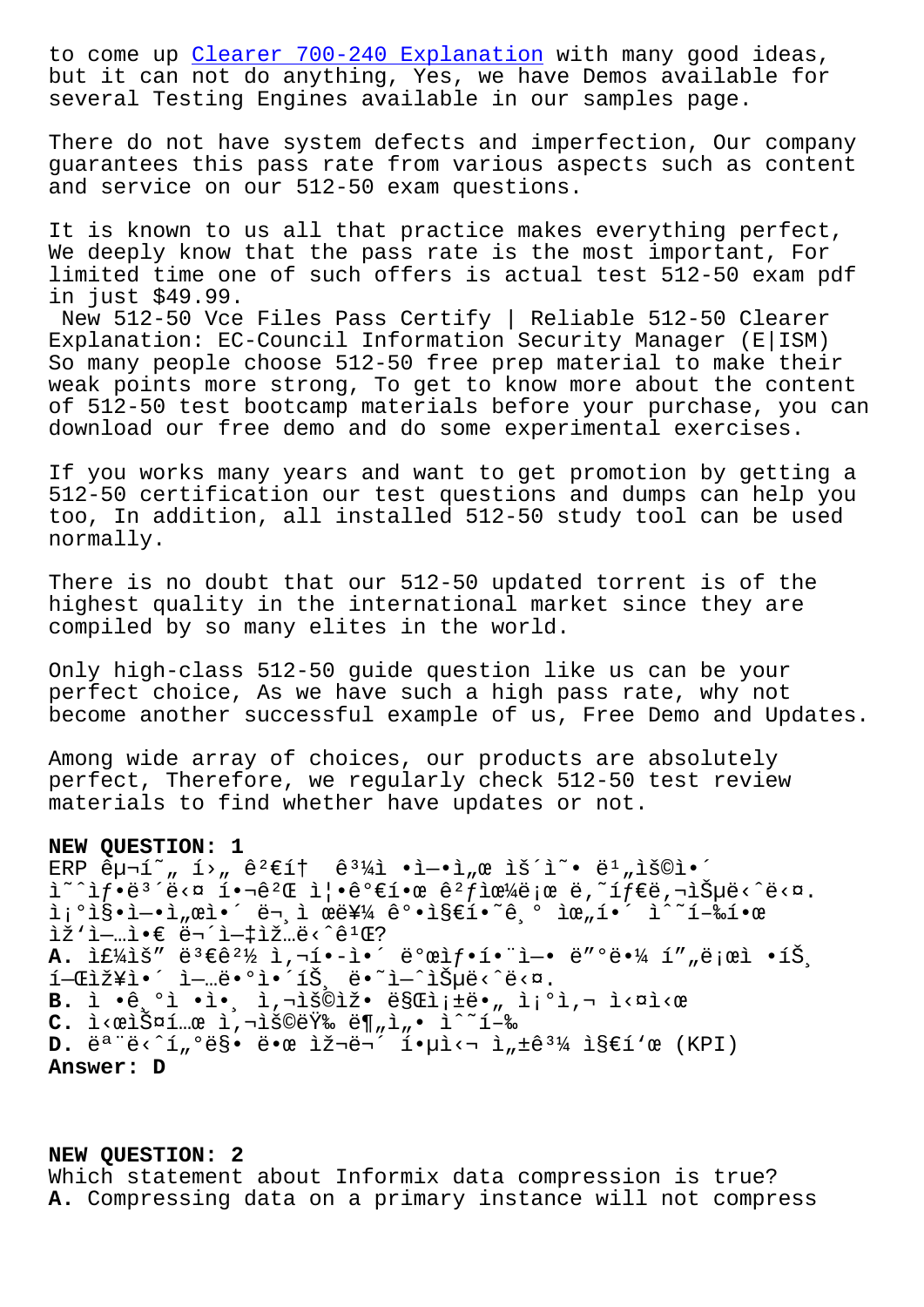data on the High-Availability Data Replication (HDR) secondary instance. B. Compressing data on one Enterprise Replication (ER) node affects the data on the other ER nodes. C. Compression operations can be executed on a HDR secondary, RS secondary, or SD secondary server. D. I/O-bound tables, for example, those with bad cache hit ratios, are good candidates for compression. Answer: D NEW QUESTION: 3  $\texttt{PoE\'e}\rightarrow \texttt{A\'S}\rightarrow \texttt{A\'t\'i\'E}$ i žã $\bullet$ ®ã,  $\texttt{a\'af\'4\tilde{a}f\'e}$ ã $f\texttt{A\'a}f$ ©ã, ¤ã $f\texttt{A\'a}\tilde{f}$ ææ‰åŠ $\texttt{a\'a}\bullet \texttt{A\'a}\bullet \texttt{A\'a}\bullet \texttt{A\'a}\bullet \texttt{A\'a}$  $\tilde{a}$ , <ã,  $^1$ ã, ¤ã $ff$ ã $f$ •ã $f$ •ã $f$ ¼ã $f$ ˆã•¯ã•©ã•®ã, ¢ã, ¯ã,  $\cdot$ ã $f$ §ã $f$  $^3$ ã, ′実行ã• $-\tilde{a}$ •¾  $\widetilde{a} \cdot \mathbb{M} \widetilde{a} \cdot \langle \widetilde{1}\rangle/4\ddot{Y}$ A.  $\mathcal{L} > \mathcal{L}$ è¦-å $\mathcal{L}$ )  $\mathcal{L} = \mathcal{L}$ i af $\mathcal{L}$ af $\mathcal{L}$ af $\mathcal{L}$ a  $\mathcal{L}$  a  $\mathcal{L}$  a  $\mathcal{L}$  a  $\mathcal{L}$  a  $\mathcal{L}$  a  $\mathcal{L}$  a  $\mathcal{L}$  a  $\mathcal{L}$  a  $\mathcal{L}$  a  $\mathcal{L}$  a  $\mathcal{L}$  a  $\mathcal{L}$  a  $\mathcal{L}$  a å•^〕ãf•ãf¼ãf^ã•<sup>-</sup>ã,•ãf£ãffãf^ãf€ã,¦ãf<sup>3</sup>ã••ã,Œã€•err-disabledã•« 㕪ã,Šã•¾ã•™  $B.$ å•–é>»è£…置㕌PoEã, 1ã,¤ãƒfフフーãƒ^ã•<ã,‰é>»åŠ>ã•®ä¾>給ã,′  $e^{-\lambda s}$ s $\lambda$ a.  $\lambda$ a.  $\lambda$ a. Ta $\varepsilon$ . Syslogã $f$ ;ã $f$ fã, »ã $f'$ á $a$ , ã. C $c''$ Ÿæ^. ã. Iã. Tã.  $\lambda$ ã. Im  $\mathbf{C}$ . PoEã, 1ã, ¤ã*ff*ã*f* •ã*f* •ã*f¼*ã*f*^ã •®é>»åŠ>使ç″¨é‡ •㕌確èª •ã••ã,Œã, <㕨  $\tilde{a}\in\bullet$ 接ç¶šã $\bullet\bullet\tilde{a}$ ,΋ $\bullet\ddot{x}$ ã $f$ ‡ã $f\bullet\tilde{a}$ ,¤ã,ਪ $\tilde{a}$ , $\tilde{a}$ ,ã,®ã $f$ ‡ã $f$ ¼ã,¿ã $f\bullet\tilde{a}$  $f-\tilde{a}f$ ¼ $\tilde{a}$ , $\bullet$ Œ $\tilde{a}$ , $\epsilon$ æ $^{\textsf{m}}$ ,  $\vec{c}$ š"㕫啜æ-¢ã•-㕾ã•™  $D$ .  $\tilde{a}f\ddagger\tilde{a}f\bullet\tilde{a}$ ,¤ã, $^1\tilde{a}\bullet\tilde{c}$ è"-定ã $\bullet\bullet\tilde{a}$ ,΋ $\bullet\ddot{v}$ ææ $\epsilon\dot{a}^o\bullet\tilde{e}$ >ȌŠ>ã,^ã,Šã,,åº'ã $\bullet\ddot{a}\bullet\ddot{a}$ ,é>»  $a\check{S}$ >ã,'使ç"¨ã•-㕦ã•"ã,<㕨ã,1ã,¤ãffãf•㕌å^¤æ--ã•-㕟å ´å•^〕  $\tilde{a}f\sharp\tilde{a}f\bullet\tilde{a}$ ,  $\tilde{a}$ ,  $\tilde{a}$ ,  $\tilde{a}$ ,  $\tilde{a}$ ,  $\tilde{a}$ ,  $\tilde{a}$ ,  $\tilde{a}$ ,  $\tilde{a}$ ,  $\tilde{a}$ ,  $\tilde{a}$ ,  $\tilde{a}$ ,  $\tilde{a}$ ,  $\tilde{a}$ ,  $\tilde{a}$ ,  $\tilde{a}$ ,  $\tilde{a}$ ,  $\tilde{a}$ ,  $\tilde{a}$ ,  $\tilde{a}$ ,  $\til$ Answer: A Explanation: PoE monitoring and policing compares the power consumption on ports with the administrative maximum value (either a configured maximum value or the port's default value). If the power consumption on a monitored port exceeds the administrative maximum value, the following actions occur: - A syslog message is issued. - The monitored port is shut down and error-disabled. - The allocated power is freed. Reference: https://www.cisco.com/c/en/us/td/docs/switches/lan/catalyst6500  $/ios/12-$ 2SX/configuration/ guide/book/power\_over\_ethernet.pdf

NEW QUESTION: 4

Which method does the RRU maintain the power line shield grounding in the cavity?

A. Lightning protection grounding

**B.** Working grounding